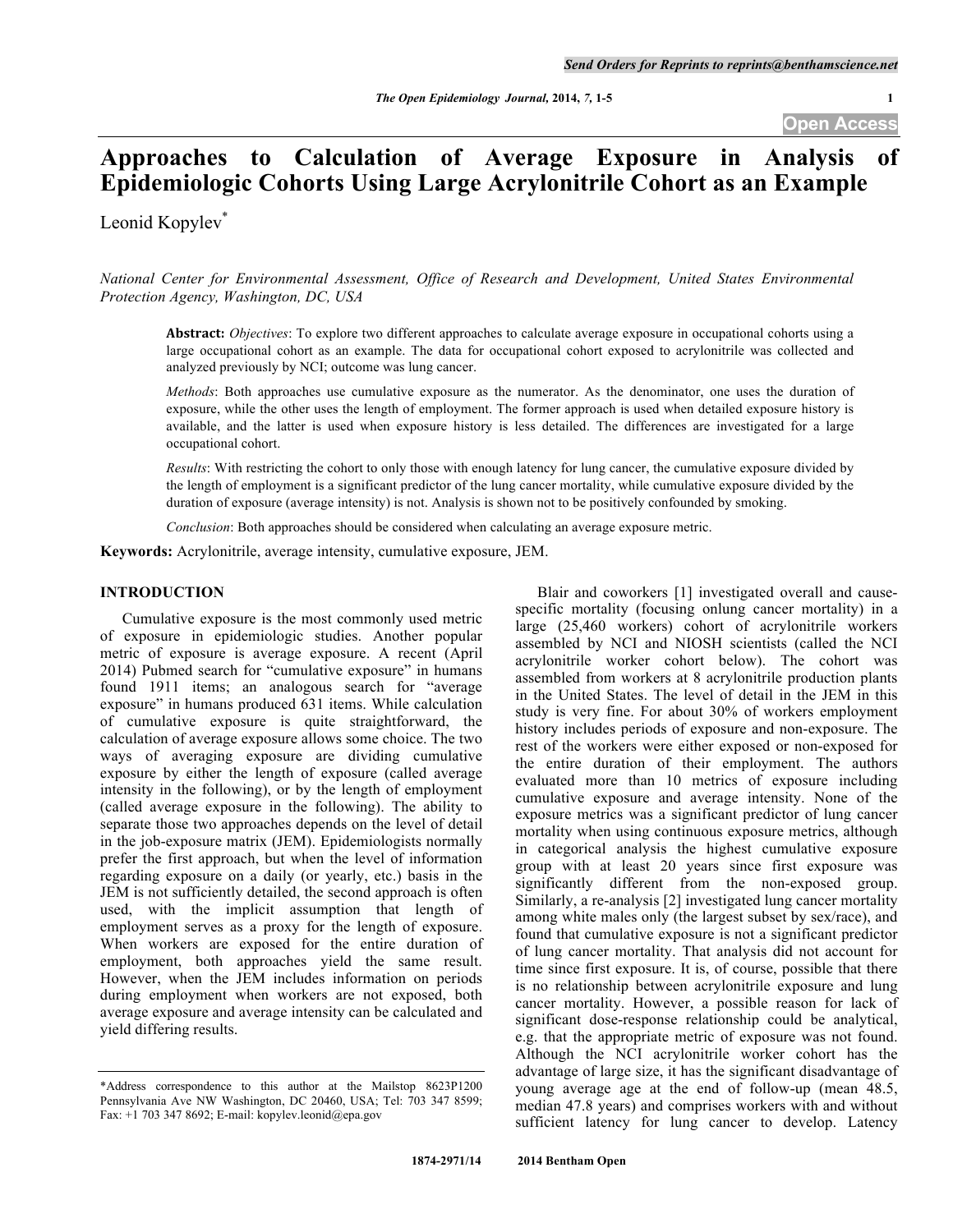generally refers to the time between initial exposure to an agent of interest and the development of disease. Because lung cancer mortality (and not incidence) is the endpoint in analyses [1] and [2], the latency here refers to the time to death from lung cancer.

This article considers comparison of the statistical fit of average intensity and average exposure to lung cancer mortality in an epidemiologic study with detailed exposure information [1] as an example. We also discuss how to compensate analytically for some of the design deficiencies of the original study by an appropriate restriction of the cohort to workers with sufficient latency for dying fromlung cancer. Influence of smoking on the results is also investigated.

#### **METHODS**

#### **Data**

We obtained individual-level data published in [1] from the NCI. Basic demographic information on the occupational cohort members was described [1], and the exposure assessment protocol was described in detail [3]. The released data includes individual employment and exposure history, including calendar dates of start and end of periods of exposure, and yearly cumulative exposure data. Vital status follow-up was completed by the NCI through 1989 [1]; 96% of the cohort was successfully traced. Only 8.0% of the workers  $(n = 2,038)$  had died by December 31, 1989 and death certificates were located for 1,919 workers. Deaths were coded according to the  $8<sup>th</sup>$  revision of the International Classification of Diseases (ICD) [4] and all 193 lung cancer deaths were coded as ICD-8 code 162.1, "malignant neoplasm of bronchus and lung". For lung cancer, a minimum of 10 years is generally considered reasonable for latency with respect to agents that act through tumor initiation and progression (e.g. [5, 6] and references therein). In our analysis, we considered the full workers cohort, but restricted the cohort to only those with at least 10 years of time since the first exposure (TSFE) as well as at least 15 years of TSFE, and looked at white males only, who constitute by far the largest subset (72.8% for the at least 10 year TSFE cohort, Table **1**) of the cohort.

#### **Statistical Analysis**

The main statistical feature of the NCI acrylonitrile worker cohort is the availability of time-varying exposure information. The Cox regression model [7] is a common statistical model for the epidemiological analysis of survival and mortality in cohort studies, and the extended Cox model accommodates time-varying exposures. The extended Cox model was also used in a re-analysis of the NCI acrylonitrile worker cohort [2]. We used age as the time-scale for our analyses, as it typically has the strongest relationship to cancer mortality. This controls for age as a risk factor by design, rather than by parametric modeling, and effectively rules out age as a potential confounder. All analyses were conducted using R software [8]. We fit the extended Cox regression model (R software function *coxph*), which included both time-independent factors such as sex, race, plant of employment, and date of birth, and time-dependent measures of acrylonitrile exposure over the entire time course of each individuals' lifetime, from their date of hiring

until death or loss to follow-up, as well as univariate models including only an exposure variable. The inclusion of date of birth in these analyses controls for any potential birth cohort effect, providing some control for changing smoking habits across time (e.g. [9]). We assessed proportionality by correlating the corresponding set of scaled Schoenfeld residuals with a suitable transformation of time (R software function *cox.zph*), although unlike the standard Cox regression model with time-independent covariates, the extended Cox regression model does not have a strong dependence on the assumption of proportionality [10, 11]. Exposure metrics considered were cumulative exposure, and the two ways of calculating average metric of exposure described above-average intensity and average exposure.

To investigate the impact of possible confounding on the model fit by smoking in the absence of data on smoking in the cohort, we followed the analytical method proposed in [12]. In this approach, the question whether an identified exposure relationship with lung cancer is confounded by unmeasured smoking, is evaluated by monitoring a disease (chronic obstructive pulmonary disease, COPD), which is known to be caused by smoking, but not thought to be related to the exposure (acrylonitrile).

#### **RESULTS**

There were 22,678 (89% of the original cohort) workers with at least 10 years of TSFE. Table **1** (middle column) presents demographic and exposure characteristics of these workers. These characteristics are generally similar to those of all workers, with the sub-cohort workers followed-up for slightly longer on average. In the sub-cohort of workers with TSFE of at least 10 years, 99.4% had known vital status, compared with 95.6% in the full cohort. However, it is still a fairly young cohort, with a median age at death/loss to follow-up of 49 years (mean age is 50.3 years) i.e. an age at which background lung cancer mortality is still low (before rapidly increasing in later years).

When we evaluated the proportionality assumption for the Cox proportional hazards model, it was rejected overall  $(p<0.02)$ , and particularly for the sex covariate. Despite the fact that the extended Cox regression model does not have a strong dependence on the assumption of proportionality [10,11], we restricted the remaining analysis to white males only. When the cohort is restricted to white males (Table **1**, right column) with at least 10 years of TSFE (n=145 deaths), the test for lack of proportionality was not significant  $(p=0.33)$ . The sub-cohort of white males followed for at least 10 years were generally similar to the full cohort with TSFE of at least 10 year (all races and both genders), with regards to demographic and exposure characteristics. There was a slightly higher proportion exposed (74.5% *vs* 67.2%) in the sub-cohort, and cumulative and average exposures were also somewhat increased (5.35 *vs* 4.12 ppm-years and 0.61 *vs* 0.48 ppm, respectively).

The average exposure metric was significant in both univariate and multivariate models, which included covariates for plant of employment and birth year (Table **2**). Cumulative and average intensity exposures were not significant in either univariate (Table **2**) or multivariate (results not shown) models. Generally similar results were obtained for white males with TSFE of at least 15 years (results not shown).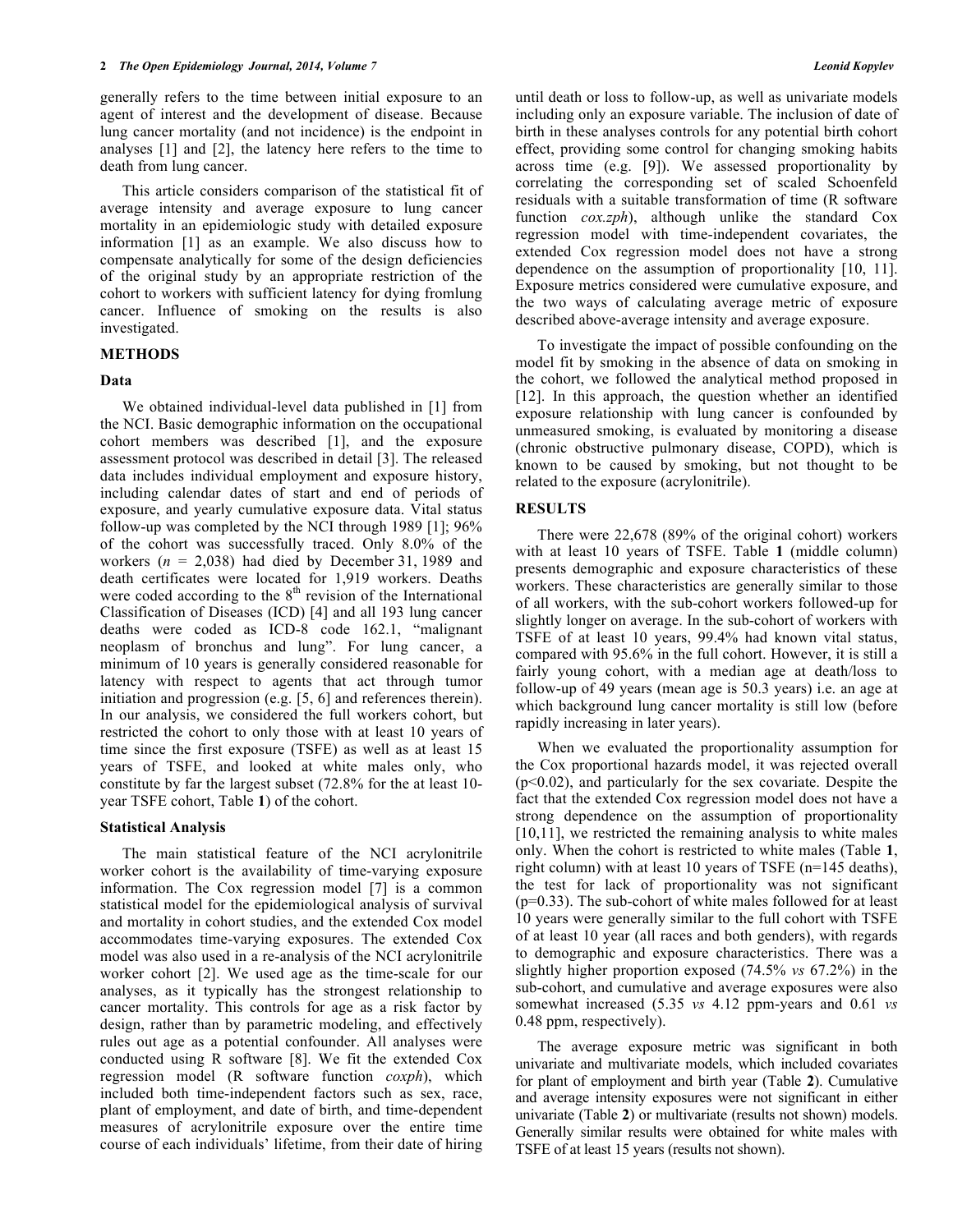|                                    | <b>Full Cohort with TSFE</b><br>of at Least 10 Yrs<br>$n=22,678$ |                                                    |              | <b>White Males with TSFE</b><br>of at Least 10 Yrs<br>$n=16,532$ |                                                     |              |  |
|------------------------------------|------------------------------------------------------------------|----------------------------------------------------|--------------|------------------------------------------------------------------|-----------------------------------------------------|--------------|--|
| Deaths from all causes (n)         |                                                                  | 1597                                               |              |                                                                  | 1337                                                |              |  |
| Deaths from lung cancer (n)        |                                                                  | 171                                                |              |                                                                  | 145                                                 |              |  |
| Deaths from COPD (n)               | 40                                                               |                                                    |              | 35                                                               |                                                     |              |  |
| Sex and ethnicity $(n, %)$         |                                                                  |                                                    |              |                                                                  |                                                     |              |  |
| Men, white                         | 16,532(72.8)                                                     |                                                    |              |                                                                  |                                                     |              |  |
| Men, other ethnicity               |                                                                  | 1,850(8.2)                                         |              |                                                                  | 16,532(100)                                         |              |  |
| Women, white                       |                                                                  | 3,577(15.8)                                        |              |                                                                  |                                                     |              |  |
| Women, other ethnicity             | 719(3.2)                                                         |                                                    |              |                                                                  |                                                     |              |  |
| Vital status (n, %)                |                                                                  |                                                    |              |                                                                  |                                                     |              |  |
| Alive                              | 20965 (92.4)                                                     |                                                    |              | 15,109 (91.4)                                                    |                                                     |              |  |
| Deceased, confirmed                | 1,597(7.0)                                                       |                                                    |              | 1,337(8.1)                                                       |                                                     |              |  |
| Deceased, unconfirmed              | 30(0.1)                                                          |                                                    |              | 27(0.2)                                                          |                                                     |              |  |
| Unknown                            | 86(0.4)                                                          |                                                    |              | 59 $(0.4)$                                                       |                                                     |              |  |
| Exposure status $(n, \frac{9}{6})$ |                                                                  |                                                    |              |                                                                  |                                                     |              |  |
| Unexposed                          |                                                                  | 7,435 (32.8)                                       |              | 4,210(25.5)                                                      |                                                     |              |  |
| Exposed                            |                                                                  |                                                    | 15,243(67.2) |                                                                  | 12,322(74.5)                                        |              |  |
|                                    | Mean                                                             | $[25th, 50th, 75th$ Percentile] (Minimum, Maximum) |              | Mean                                                             | $[25th, 50th, 75th$ Percentile   (Minimum, Maximum) |              |  |
| Year of birth                      | 1939                                                             | [1930, 1940, 1947]                                 | (1888, 1963) | 1938                                                             | [1930, 1939, 1946]                                  | (1888, 1963) |  |
| Year of hire                       | 1966                                                             | [1958, 1966, 1973]                                 | (1942, 1980) | 1964                                                             | [1957, 1965, 1970]                                  | (1942, 1980) |  |
| Age at hire (years)                | 27.0                                                             | [21.2, 24.7, 31.1]                                 | (14.2, 66.9) | 27.0                                                             | [21.3, 24.7, 31.0]                                  | (14.2, 63.2) |  |
| Years of follow-up                 | 23.3                                                             | [16.3, 23.1, 29.6]                                 | (10.0, 47.6) | 24.2                                                             | [18.8, 24.3, 30.7]                                  | (10.0, 47.6) |  |
| Employment duration (years)        | 8.9                                                              | [1.3, 5.3, 15.4]                                   | (0, 35.4)    | 10.0                                                             | [1.7, 6.6, 17.2]                                    | (0, 32.6)    |  |
| Cumulative exposure (ppm-years)    | 4.12                                                             | [0, 0.09, 1.39]                                    | (0, 284)     | 5.35                                                             | [0, 0.20, 2.36]                                     | (0, 284)     |  |
| Average exposure (ppm)             | 0.48                                                             | [0, 0.03, 0.24]                                    | (0, 18.78)   | 0.61                                                             | [0, 0.06, 0.35]                                     | (0, 18.78)   |  |
| Average intensity (ppm)            | 0.50                                                             | [0, 0.03, 0.25]                                    | (0, 18, 78)  | 0.63                                                             | [0, 0.06, 0.36]                                     | (0, 18.78)   |  |

|  | Table 1. Demographic and exposure characteristics of the NCI acrylonitrile worker cohort with TSFE of at least 10 years. |  |  |  |
|--|--------------------------------------------------------------------------------------------------------------------------|--|--|--|
|  |                                                                                                                          |  |  |  |

It is well known that smoking is a strong independent risk factor for lung cancer, but there is no evidence of a synergistic effect with acrylonitrile exposure. For analysis of confounding by smoking, following methodology by [12], we modeled the potential effects of acrylonitrile exposure on the risk of COPD mortality. Since all deaths in the NCI acrylonitrile worker cohort were coded in  $8<sup>th</sup>$  revision of ICD [4], the definition of COPD included the following ICD-8 codes: 491 ("chronic bronchitis"), 492("emphysema") and code 519.3 ("chronic obstructive lung disease without mention of asthma, bronchitis, or emphysema"); this last code was introduced in the United States and Canada during the time that the  $8<sup>th</sup>$  revision of the ICD codes was in use [13]. There were 35 COPD deaths among white males with at least 10 years of follow-up (3 deaths with the code "491", 12 deaths with the code "492", and 20 deaths with the code "519.3"). Using the average exposure metric, the Cox proportional hazards model with time-dependent exposures estimated a slope for COPD of -0.133 (p-value=0.50). Because, ICD-8 code "491" may not be specific for COPD, the analysis was repeated with only the COPD deaths coded "492" and "519.3" (32 total COPD deaths) and results were similar (slope  $-0.109$ , p-value=0.57). The fact that the coefficients for exposure in the COPD Cox models were

negative is strong evidence against potential for positive confounding of the relationship between acrylonitrile exposure and lung cancer mortality; smoking is positively related to COPD risk and thus, if positive confounding is occurring, we would also expect the relationship between acrylonitrile exposure and COPD risk to be positive. However, because the coefficient for exposure is negative, it is possible that negative confounding is occurring, in which case the risk of lung cancer associated with acrylonitrile exposure would be understated.

#### **DISCUSSION**

Using lung cancer mortality analysis of the NCI acrylonitrile worker cohort [1] as an example, we illustrated that the calculation of an average exposure with length of the employment as the denominator providesa better fit than the average intensity with length of exposure as the denominator. It is also important to note that, for this cohort, previous analyses [1, 2] with cumulative exposure showed no dose-response relationship with lung cancer mortality; nevertheless, the average exposure, calculated by dividing cumulative exposure by the length of the employment, shows a significant dose-response. We also demonstrated that these results are not confounded by smoking and not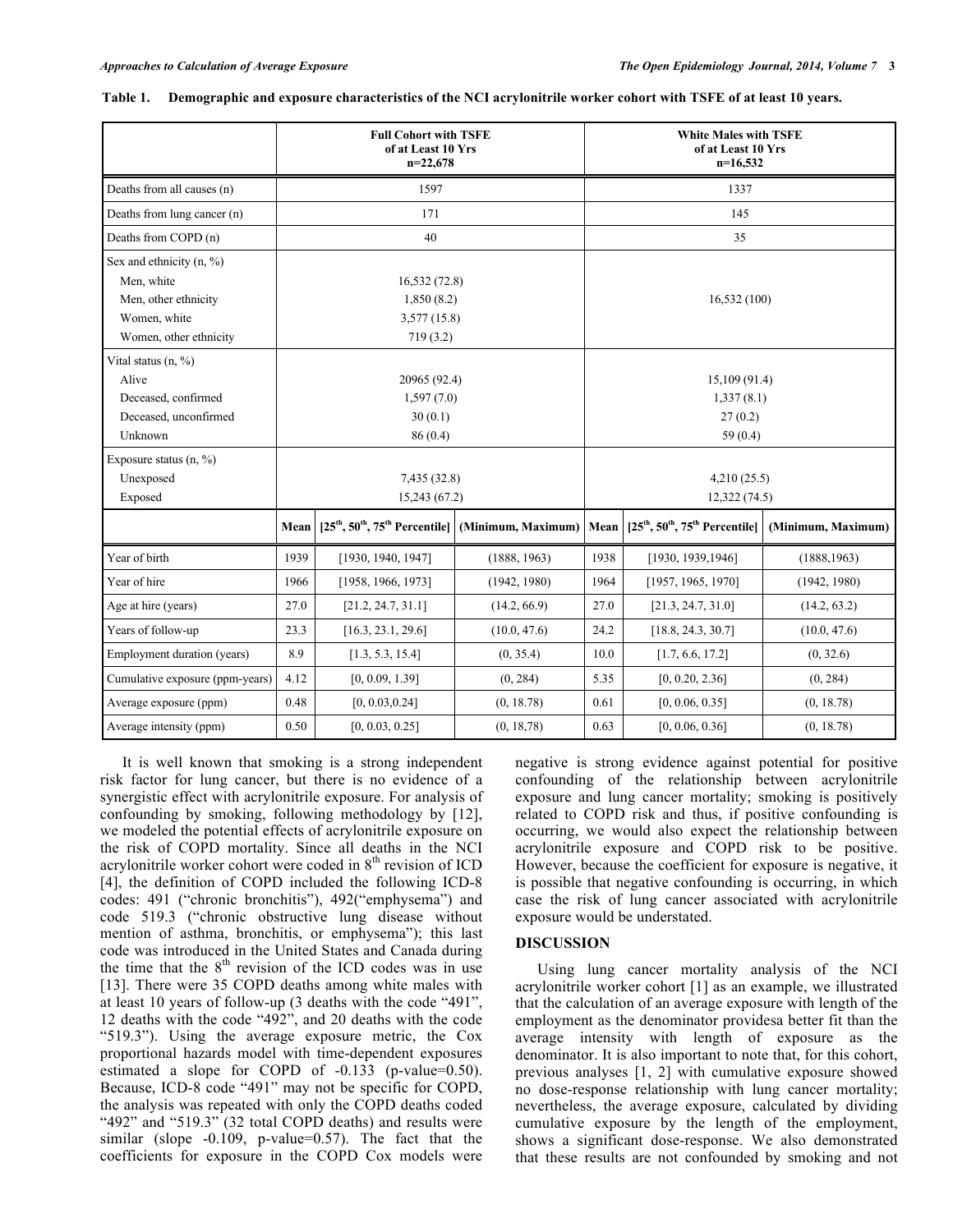| Variable        | Univariate | Multivariate |         | Univariate | Univariate    |
|-----------------|------------|--------------|---------|------------|---------------|
| <b>Exposure</b> |            | Average      | Average | Cumulative | Av. Intensity |
| Exposure        |            | 0.078        | 0.085   | $2.2e-3$   | 0.054         |
| Slope (SE)      |            | (0.039)      | (0.041) | $(3.8e-3)$ | (0.038)       |
|                 | p-value    | 0.045        | 0.039   | $0.58\,$   | 0.15          |
|                 | Birthyear  |              | 0.007   |            |               |
|                 | Slope (SE) |              | (0.013) |            |               |
|                 | p-value    |              | 0.58    |            |               |
|                 | Plant 2    |              | $-0.55$ |            |               |
|                 | Slope (SE) |              | (0.80)  |            |               |
|                 | p-value    |              | 0.49    |            |               |
|                 | Plant 3    |              | 0.42    |            |               |
|                 | Slope (SE) |              | (0.54)  |            |               |
| p-value         |            |              | 0.44    |            |               |
|                 | Plant 4    |              | 0.96    |            |               |
| Slope (SE)      |            |              | (0.46)  |            |               |
| p-value         |            |              | 0.037   |            |               |
| Plant 5         |            |              | 0.33    |            |               |
| Slope (SE)      |            |              | (0.42)  |            |               |
| p-value         |            |              | 0.43    |            |               |
| Plant 6         |            |              | 0.84    |            |               |
| Slope (SE)      |            |              | (0.44)  |            |               |
| p-value         |            |              | 0.053   |            |               |
| Plant 7         |            |              | 0.57    |            |               |
| Slope (SE)      |            |              | (0.50)  |            |               |
| p-value         |            |              | 0.26    |            |               |
| Plant 8         |            |              | 0.61    |            |               |
| Slope (SE)      |            |              | (0.41)  |            |               |
| p-value         |            |              | 0.13    |            |               |

**Table 2. Results for analysis of cumulative and average metrics of exposure as predictor of lung cancer risk in the White males with TSFE of at least 10 years.**

sensitive to inclusion of additional covariates, such as plant of employment information.

Another key consideration here is latency; only those members of the cohort with sufficient latency for lung cancer should be included in analysis of lung cancer mortality. It is desirable that this cohort be updated, since at least 20 years of follow-up would be added since 1989, and we recommend that both methods of calculating average exposure be considered when the updated data are analyzed. It is likely that there would be a notable increase in new lung cancer cases with additional years of follow-up, as this relatively young cohort is entering peak lung cancer incidence age, but how that would impact relative fit of different exposure metrics cannot be determined from the available data.

It is not clear what biological considerations, if any, may explain the results observed here. A possible explanation may be that average exposure better approximates an internal metric of exposure compared to other exposure metrics (including cumulative exposure). Another relevant consideration is lingering effect [14], and cumulative

exposure that combines concentration and duration equally may ignore effect of lingering. Results observed here using the example of the large occupational cohort, need to be confirmed in analyses of other large cohorts, but in any case, a reasonable strategy would be to calculate average exposure both ways in analyses of epidemiologic cohorts with detailed enough exposure information.

#### **CONFLICT OF INTEREST**

The author confirms that this article content has no conflict of interest.

## **ACKNOWLEDGEMENTS**

The author thanks Krista Christensen and Glinda Cooper of US EPA for valuable advice.

### **DISCLAIMER**

The views expressed in this manuscript are those of the author and do not necessarily reflect the views or policies of the U.S. Environmental Protection Agency.